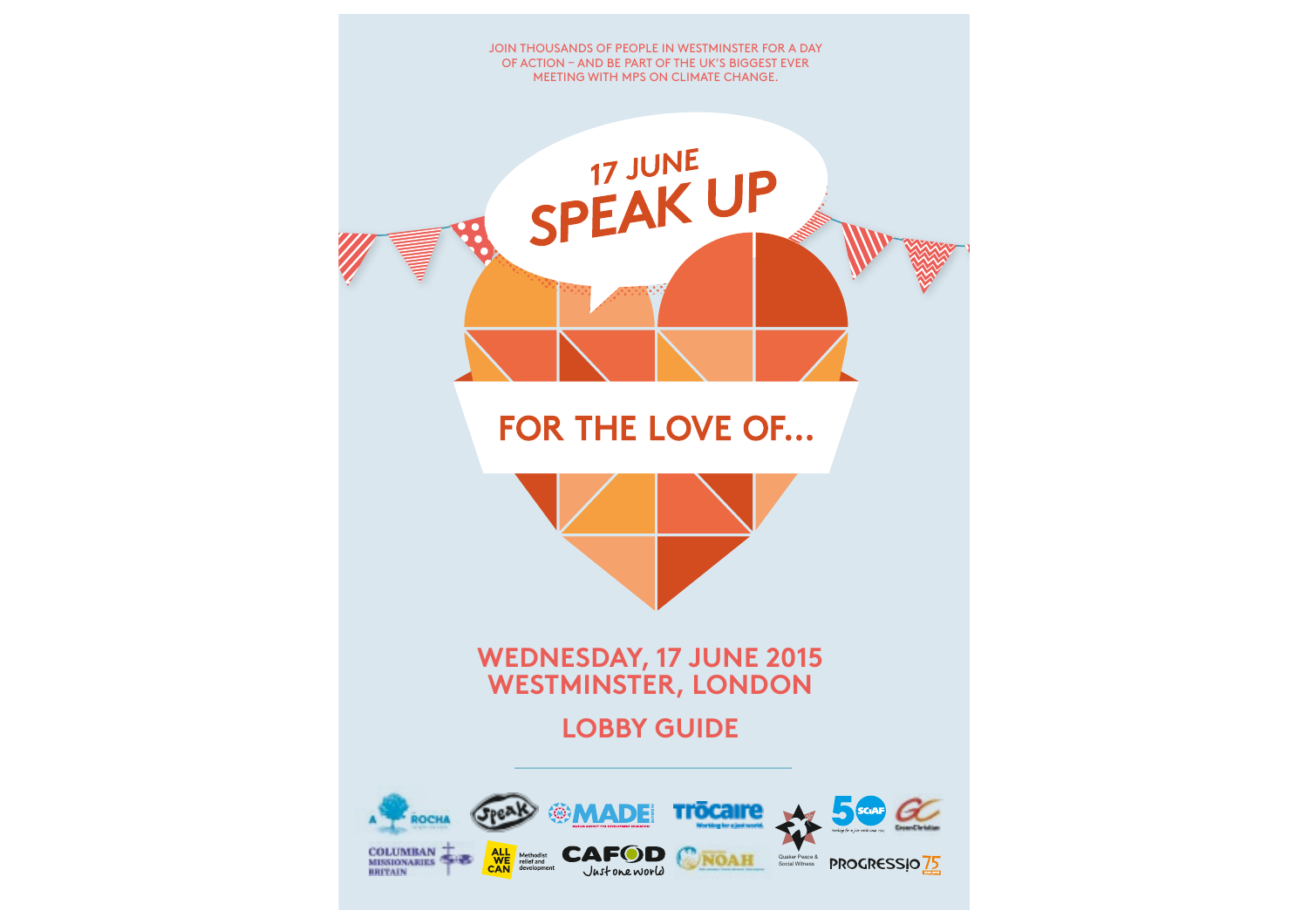

#### **WHAT'S HAPPENING?**

17 June will be an inspirational day of action on climate change. It'll be a chance to tell the new government loud and clear that we all care about something that's afected by climate change – and we all support them in taking strong action to protect everything we hold dear.

It will be a day of great hope, a lot of fun, and a big step towards a better future. You'll have a chance to meet other people who care about the impact of climate change, including from your own area, to hear great speakers and to help build a safer world.

Politicians hear a lot from people who have an interest in keeping fossil fuels burning and our temperature warming. Let's make sure that, as they start out in a new parliament, they hear instead from the vast majority of us who want a cleaner, safer and more sustainable world.

#### **WHY CLIMATE?**

For the love of the food on our plates and the people that grow it; the Arctic and the Great Barrier Reef; bluebells and butterfies; our children and grandchildren – we need to tackle climate change.

Climate change is the single biggest threat to the things we love, both here in the UK and overseas. But it is not yet irreversible! The solutions are here. There are many ways we can reduce the threats and work towards a better future. And coming up, there are some great opportunities to do just that.

Let's not lose what we love to climate change just because no one knew we cared.

**When I met my MP as part of the IF campaign in 2013, I didn't know what to expect as I'd never participated in a lobby before. Any nerves I had soon vanished – it felt more like having a conversation with a mate than an ofcial representing me in Parliament! A few weeks later my MP wrote to me informing me of what actions he had taken because of our conversation. It was such a great experience seeing democracy in action. It was great fun, too!** Matt Sanderson, 25 from Southwark, south London **"**



#### **WHY NOW?**

2015 is a crucial year in the fight against climate change.

In May, we are electing a new government who could decide the direction of our country for the next five years and beyond.

The decisions they take could protect all we hold dear.

And in December this year, world leaders will meet to agree a legally binding and universal agreement on climate. We need to make sure it is the best agreement it can be.

Our government can take a global lead in these negotiations and we are looking to all our new MPs to show leadership on climate action for the entire time they represent us in Parliament – but there's a lot of pressure for them to keep the status quo. They will only take bold steps if they know they have our support.

#### **WHY MEET MPS?**

Members of Parliament are there to represent us and address the things we care about. It's part of their job! So we need to make sure they know what we want them to do.

Most people never contact their MP. Just writing a letter can make a diference, so think how much of an impact thousands of us turning up to talk to our MPs in person will have.

Most political parties agree that

tackling climate change is a high priority for the next government. But they have yet to put their words into action, and make the much-needed changes for a low-carbon future. Let's show them we support this transition!

For the love of democracy – we need to get our politicians acting on climate change.

#### **A FESTIVAL FEEL**

We'll make the day colourful with lots of bunting!

There will be many people in your community who can't come on the day, but they can be there in spirit by adding their message to a huge bunting petition. This bunting will be brought to London from all corners of the country to bring a festival vibe to the day – and to show politicians the huge breadth of support from thousands more people nationwide.

Between now and 17 June, please get together to make bunting. See page 12 for a template and ideas to help.

A great way to share your concern with your MP is to bring along something that you love that you want to protect from climate change - whether it's a pebble from a local beach, a photo or locally-grown produce. Be creative!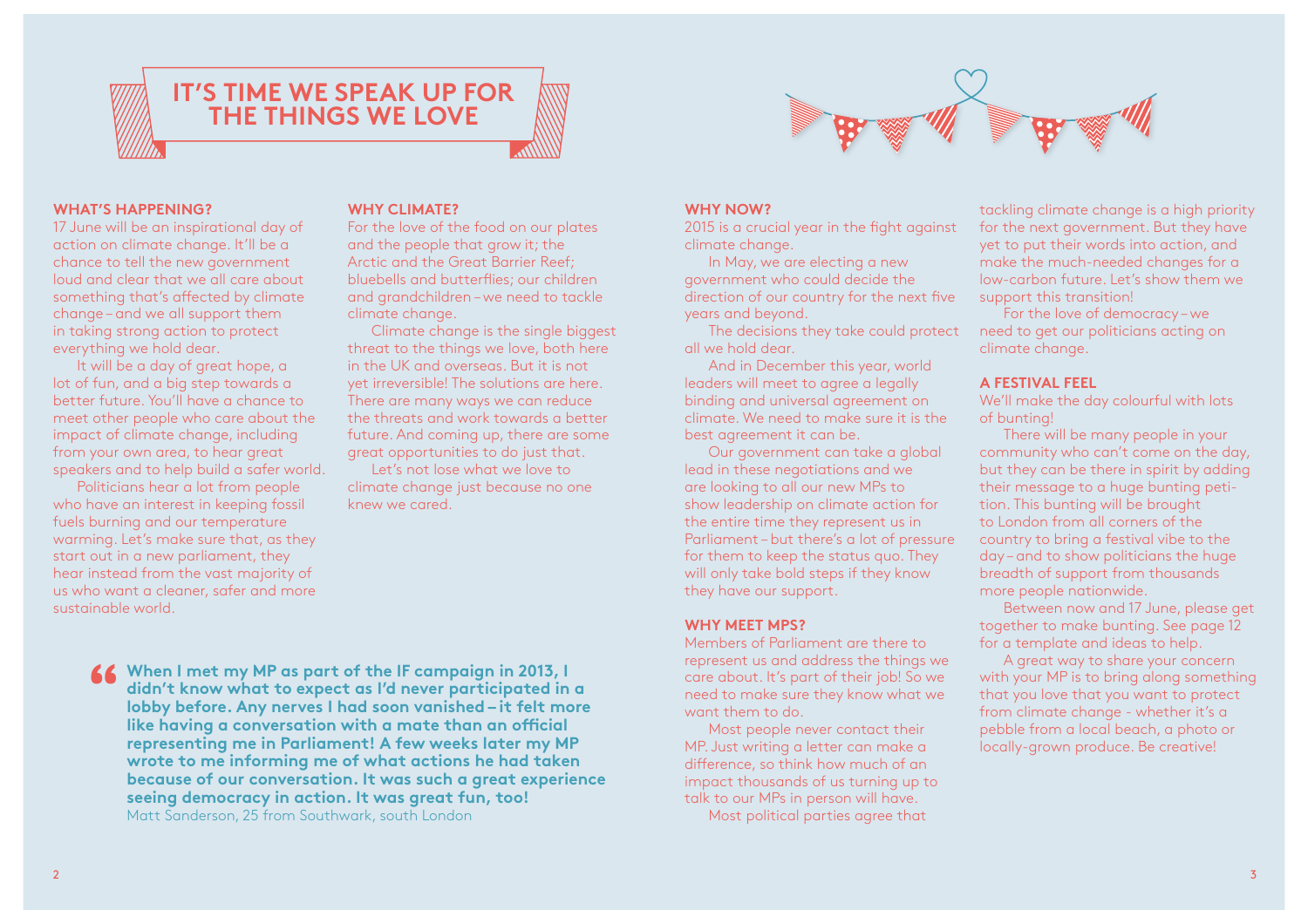### **WHAT'S HAPPENING ON 17 JUNE?**

**The mass lobby on 17 June will be an unforgettable day. A day of conversation, of community spirit and of hope. Read on to fnd out more about the day.**

#### **1PM—4PM**

10,000 of us will meet with our MPs in the streets around Parliament, all at the same time!

See page 6 to find out how this will work. Please make sure you're in place in the lobby line by 1pm. It may take a while to find your place so please allow plenty of time.

#### **4:30PM SPEAK UP FINALE**

We'll round off the day with a rally outside Parliament. Inspiring speakers will join us to share the love – and we'll invite the new government and opposition parties to respond to the crowd.

#### **WHAT'S HAPPENING NEARBY**

#### **ST JOHN'S SMITH SQUARE**  *FROM 1PM*

Forgot your bunting? Got a burning question? Want to find out how the day is going? Keen to find out more about the Climate Coalition? Then St John's is the place to visit. As our Speak Up HQ for the day, St John's will be a hive of activity - so why not drop in and enjoy the buzz.

#### **EMMANUEL CENTRE**  *FROM 1PM*

Looking for a respite from the crowds? Then this is the place to come. As well as stands where you can meet staff and volunteers from our amazing member organisations, there will also be a series of films and talks taking place.

Sit back and recharge while learning how diferent organisations are fnding solutions to the issues raised by climate change.

#### **ARCHBISHOP'S PARK IN LAMBETH**  *2PM—4PM*

We'll be hosting an interactive art installation in nearby Archbishop's Park in Lambeth. Come and get involved in this awesome interfaith project. We hope to create something really beautiful!

#### **COMING EARLY?**

From 12 noon Ecumenical services will take place simultaneously, at St Margaret's Church, Parliament Square, and Emmanuel Centre, Marsham Street.

All are welcome, but registration is encouraged so we can plan for the right numbers. Check in with the Climate Coalition or the organisation you support for more details on how.

Alternatively, some of our members have arranged meet-up points or events so if you are joining us with a specific organisation, do check with them to find out where to go.



There will be volunteers on hand at nearby tube stations, all round the MP meeting route and at the rally to help with directions, answer questions and give you any help you need to make the most of the day.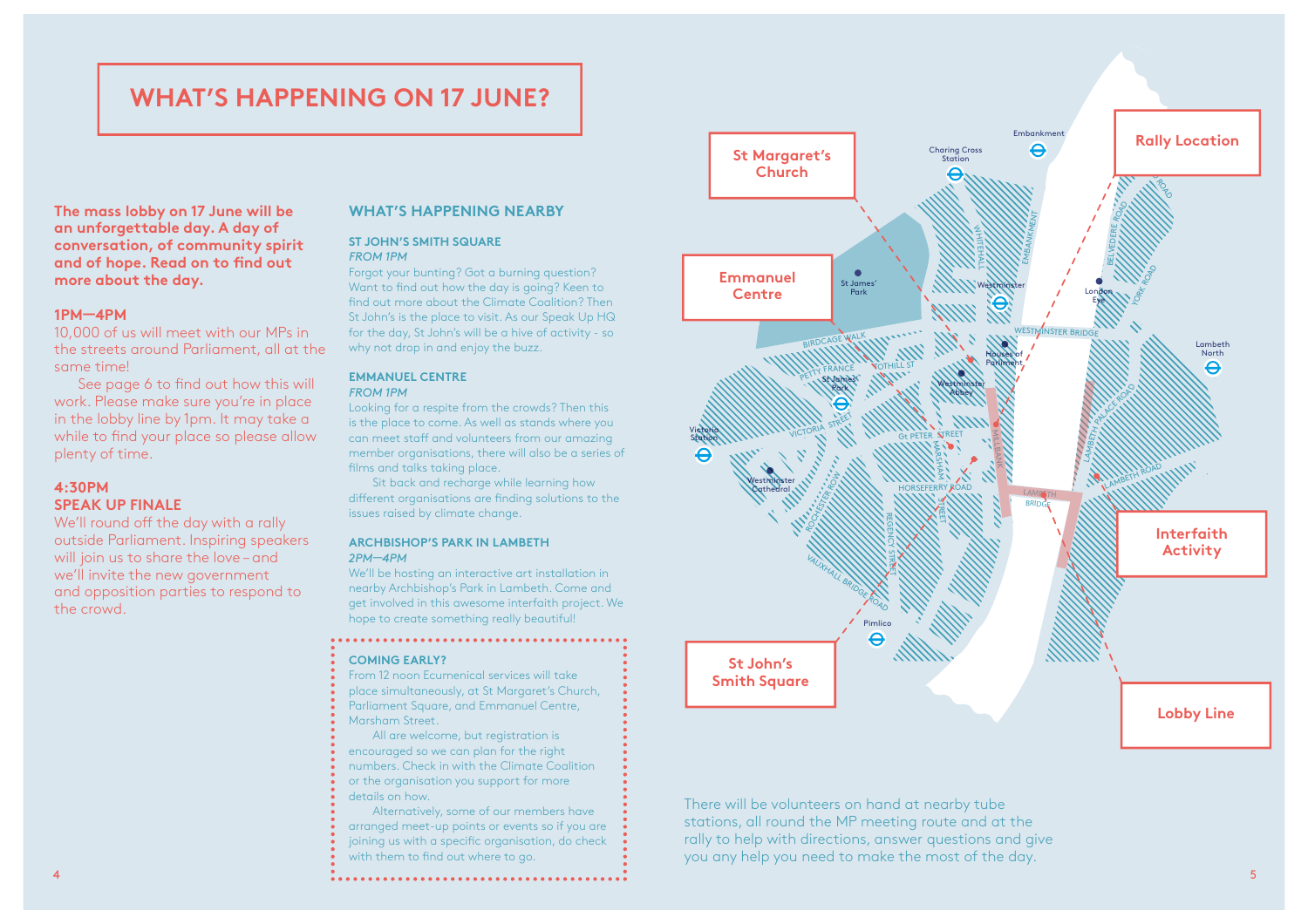### **MEETING MPS EN MASSE! HOW IT WILL WORK**



**Talking to MPs is the important focus of the day. We need our MPs to stand up for the things we love if we want them to play their part at home and around the world. This is our big chance.**

**We've planned it carefully to make sure this mass lobby event has the maximum impact – for MPs and participants.**

#### **FORM AN ORDERLY QUEUE**

It's simply not possible to get 10,000 people into the House of Commons in one afternoon, so most MPs will meet their constituents outside (see map on page 5).

The line will be divided into eleven colour-coded nations and regions – and MPs will be brought out to meet you by our very special fleet of rickshaws.

After you've spoken to your MP, join us on Millbank at 4.30pm to round off the day at the Speak Up rally. (See map on page 5)

#### **FINDING YOUR CONSTITUENCY**

You'll need to stand with others from your constituency. Constituencies will line up in alphabetical order within nations or geographical regions, and both nations/regions and constituencies will be marked by signs. Our stewards will help you find your place.

Nations and regions will be in this order and colour coded as follows. The further down the list your region is, the further back in the queue. Make sure to allow yourself ample time to find your place.

**Scotland – dark blue Northern Ireland – pink Wales – red North East – purple North West – yellow South West – gold East Anglia – light blue West Midlands – light green East Midlands – orange South East – silver London – dark green** 

#### **WHEN WILL I SEE MY MP?**

We expect that people from Scotland, Northern Ireland, Wales and North East England will meet their MPs inside the House of Commons.

People from everywhere else will meet their MPs outside in a line between 1pm and 4pm.

Please don't try to enter the House of Commons if you don't have a pre-arranged MP meeting inside. This could delay meetings for others and reduce the impact of the day for MPs and participants.

If your MP suggests meeting you somewhere else or at a diferent time, please encourage them to pop outside to see you – this way they will feel the love as 10,000 people are gathered to speak up on climate change, and the bunting will illustrate the diversity and strength of feeling from around the country.

There will be plenty of stewards on hand to make sure you get where you need to be.

You may have a long wait to meet your MP so make sure you plan for this and bring food and water, and anything you need to keep comfortable, such as raincoats and portable stools. Be prepared for unpredictable British weather!

If you have any problems, contact a steward.

#### **WHEN YOU MEET YOUR MP**

You may only have a short time with your MP so make the most of it. If there are a lot of you, you may not all have a chance to speak, so agree between you how you will share the time.

The Climate Coalition and some of our members will supply briefngs on issues to raise with your MP and questions to ask. The main aim is that we want our MPs to be champions on climate change – and to stand up for what matters to their constituents.

You can ask your MP to add his or her message to your bunting if you like – and take a photo of them doing so! The following page has more information on how to invite your MP. See more tips on talking to your MP on page 10.

#### **TAKE NOTES**

It would be really helpful to share your feedback on how your MP responded, so please make sure someone from your constituency takes notes of any comments and questions and passes this on to us. We'll have forms available, or you can head to St John's, Smith Square to feedback after the lobby.

Alternatively visit www.fortheloveof. org.uk after the lobby where a survey will be available.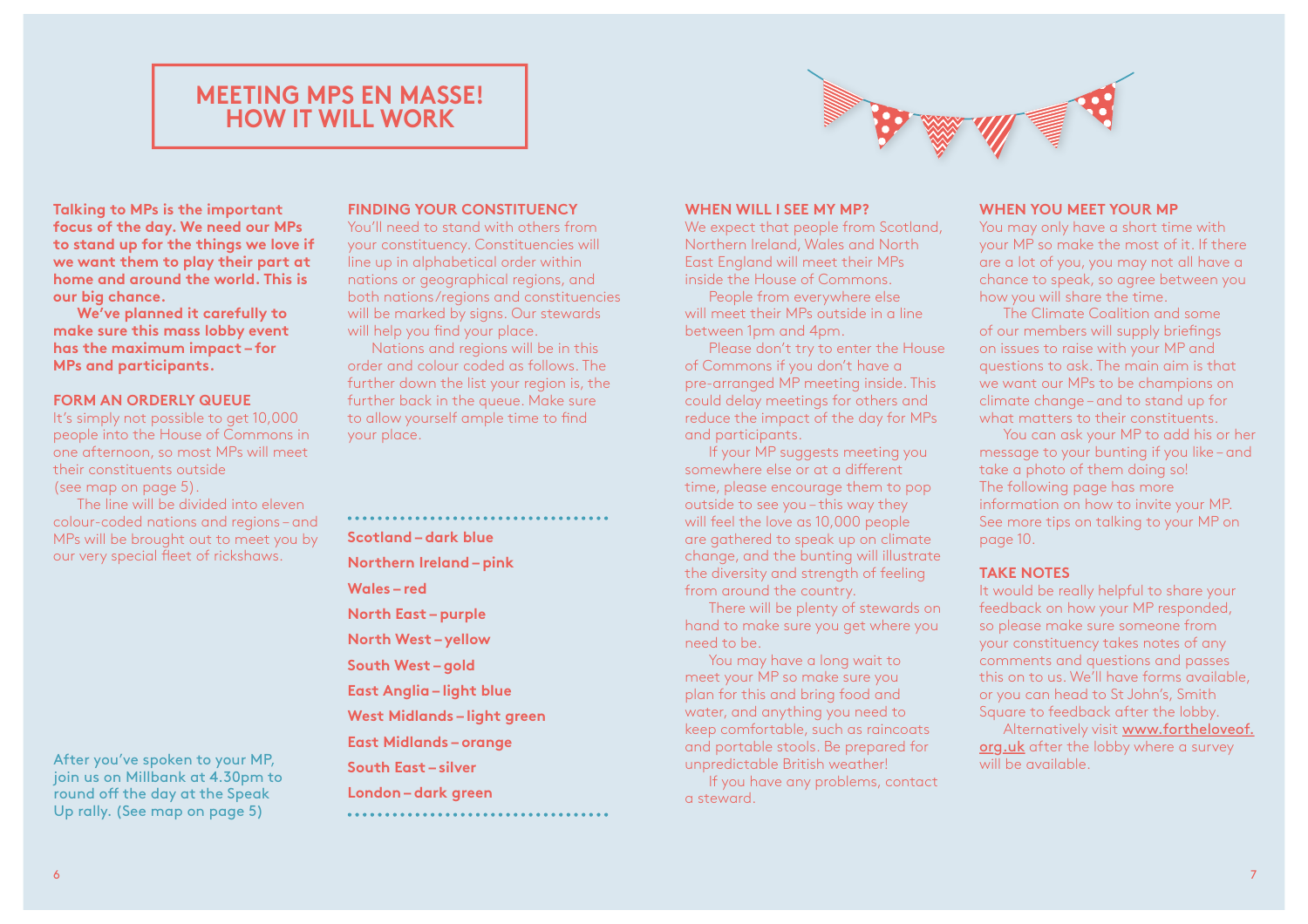### **GETTING READY FOR THE BIG DAY**



#### **INVITE YOUR MP**

As soon as possible after the election on 7 May, contact your MP and ask them to meet you in Westminster on 17 June.

To check who your MP is (remember it might have changed!) visit www.parliament.uk or www.fortheloveof.org.uk. Don't forget to let us know your MP is coming!

**Tip:** Ask your MP's assistant for his or her mobile phone number – this will make it easy to keep in touch with their office on the day.

#### **YOU CAN:**

- write to them at House of Commons, Westminster, London, SW1A 0AA
- find their email address or telephone number on www.tiny.cc/fndMP

#### Dear MP

On Wednesday 17 June, thousands of people will come to Parliament to speak up for the things we love and ask for action on climate change.

As one of your constituents I would like to meet you to talk about my concerns and ask you to represent them in Parliament.

Please confirm that you will meet me and others from **constituency on 17 June**. We will meet you at  $\_\_\_\ast$ .

And please give me a number to contact you on the day if we have problems meeting up.

Yours sincerely

\* If you are from Scotland, Northern Ireland, Wales or North East England, please arrange to meet your MP in the House of Commons in Westminster Hall. If you are from anywhere else, please ask to meet them outside in the lobby line. See page 6 for more about how this will work.

#### **REACH OUT TO OTHERS**

Encourage others – your friends and family, colleagues, local groups, place of worship, or book club – to take part in the day. They don't have to be 'political' types – this is an event for everyone.

The day will have a stronger impact if the MPs meet a whole range of constituents, as it'll make it crystal clear that climate change is a mainstream issue that affects all of us-young and old, of all races and religions, across the political spectrum.

#### **TELL THE MEDIA**

Your local media – newspapers, radio and news websites – are always on the hunt for stories about local people doing interesting things!

Phone up, tweet them or send a press release, telling them that you are heading to London to speak up for what you love and ask our newly-elected politicians to act on climate change. Bunting offers a great photo for the local press – do invite them along to a community bunting-making session, send them photos, and tweet pictures of your bunting.

You can see a sample press release on page 10.

#### **GETTING THERE** A day out to central London needs a bit

of planning, especially if there's a group of you. Don't leave important details to chance. How are you going to travel? How much time do you need to get around? What and where will you eat? Does anyone in your group have special needs you need to plan for?

*Transport for London* have a useful travel planner with details of buses, trains and tube services, routes for walking and cycling, and accessibility advice: www.tfl.gov.uk/plan-a-journey Some of our member organisations will be organising transport. Check www.fortheloveof.org.uk to see if anything is arranged from your area so far (this will be updated over the coming weeks).

Keep an eye on the weather forecast so you know whether to pack sun cream and a foppy hat, or an umbrella and a pair of wellies.

For any other queries, contact www. theclimatecoalition.org/contact-us

## **"**

**Use your voice. Know that you have power and you can make your government listen.** Emma Thompson, actress.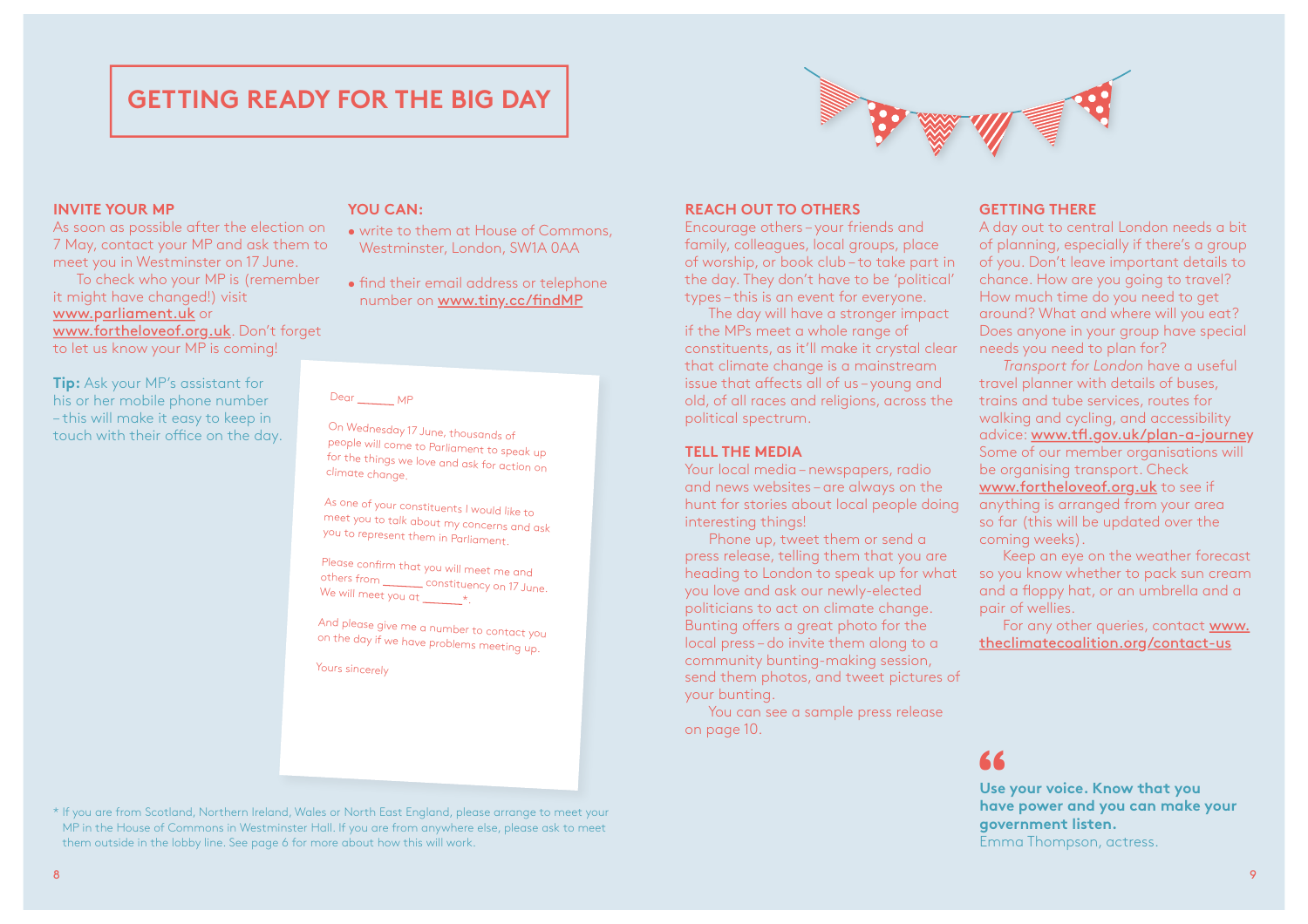## **PRESS RELEASE**

### **TALKING TO YOUR MP**

**This is a unique opportunity to make a diference on climate change. It's so early in the new parliament and so close to big global decisions that restoring support for action on climate change could make a big diference.** 

#### **WHAT DO WE WANT MPS TO DO?**

We want all politicians to know why climate change matters to us and to work together to prevent it damaging all we hold dear. The scientific consensus is unequivocal: to stop the world's temperature rising by dangerous levels and to stop climate change undoing years of work in eradicating poverty overseas, we need to make a quick transition to sustainable energy and help those afected by changes already happening to adapt.

#### **WHAT DO WE WANT OUR GOVERNMENT TO DO AT THE UN CLIMATE CONFERENCE IN DECEMBER?**

The UK has a big role to play in bringing countries together and we need our negotiators to play their part. The UK has been at the forefront of the fight against global poverty and this can help build a better, fairer global deal on climate change. The UK can also lead by example by accelerating a sustainable transition at home. Our positive pressure will help the government take this forward.

#### **WHAT IF MY MP IS FROM A MINORITY OR OPPOSITION PARTY?**

Climate change afects all of us, and needs all of us to work together to rise to its challenges. This includes MPs, as political decisions are a vital piece of the jigsaw. No matter what party they belong to, your MP is your link to political power and can make your voice heard at the highest levels.

#### **WHAT IF MY MP DOESN'T AGREE WITH ME?**

Scientists say with 95% certainty that human activity is the main cause of climate change – it's less about whether it's happening and more about how to tackle it. This is politically and economically complicated, so try to understand your MP's views and build a relationship with them to keep the conversation going throughout their time in parliament. Some of the consequences – such as jobs created in sustainable energy, or improving food security for millions of people – are actually very positive but it may take time for your MP to take that on board.

#### **WHAT IF MY MP CAN'T OR WON'T MEET US?**

If you are travelling to London you can expect your MP to make time, but some (e.g. Ministers) may simply not be able to attend. Do still come along – you will be given a Green Card to fll in, which we'll give to the House of Commons to tell your MP that you came to see them and to arrange another time. Meanwhile, you'll be free to take part in the other fantastic activities on the day and show strength in numbers!

#### **WON'T MY MP KNOW A LOT MORE THAN ME?**

The purpose of the day is for MPs to hear from their constituents – not from experts. We want MPs to listen to what we have to say, not just on 17 June but throughout this Parliament. We want them to listen on what the UK can do to build a more sustainable future, on protecting the things we love in our local communities, across the country and throughout the world.

We'll be in touch nearer the day with suggested questions to ask your MP, along with answers to any questions you may have. To find out more about climate change and what we want MPs and the UK government to do, keep in touch with the Climate Coalition: www.fortheloveof.org.uk

#### **SAMPLE**

#### *[YOURTOWN]* RESIDENTS HEAD TO LONDON TO SPEAK UP FOR THE CLIMATE

Members of *[your group]* are heading to London on 17 June to join the Speak Up For The Love Of… climate lobby.

*[Yourtown resident Your Name]* said, "Climate change could afect so many of the things we care about, from our families to our food to our wildlife to our futures. We are heading to London to ask *[Your MP]*  to press the UK government to take action for the climate."

*[Mention any interesting details – explain why the lobby is happening now, why 2015 is important. Don't forget local details, like how many people are going from Yourtown? How are you travelling? Do you have anyone particularly young, old or famous in your party? How much bunting have you made?]*

For further information, interviews and photos contact *[Your name and phone number]*

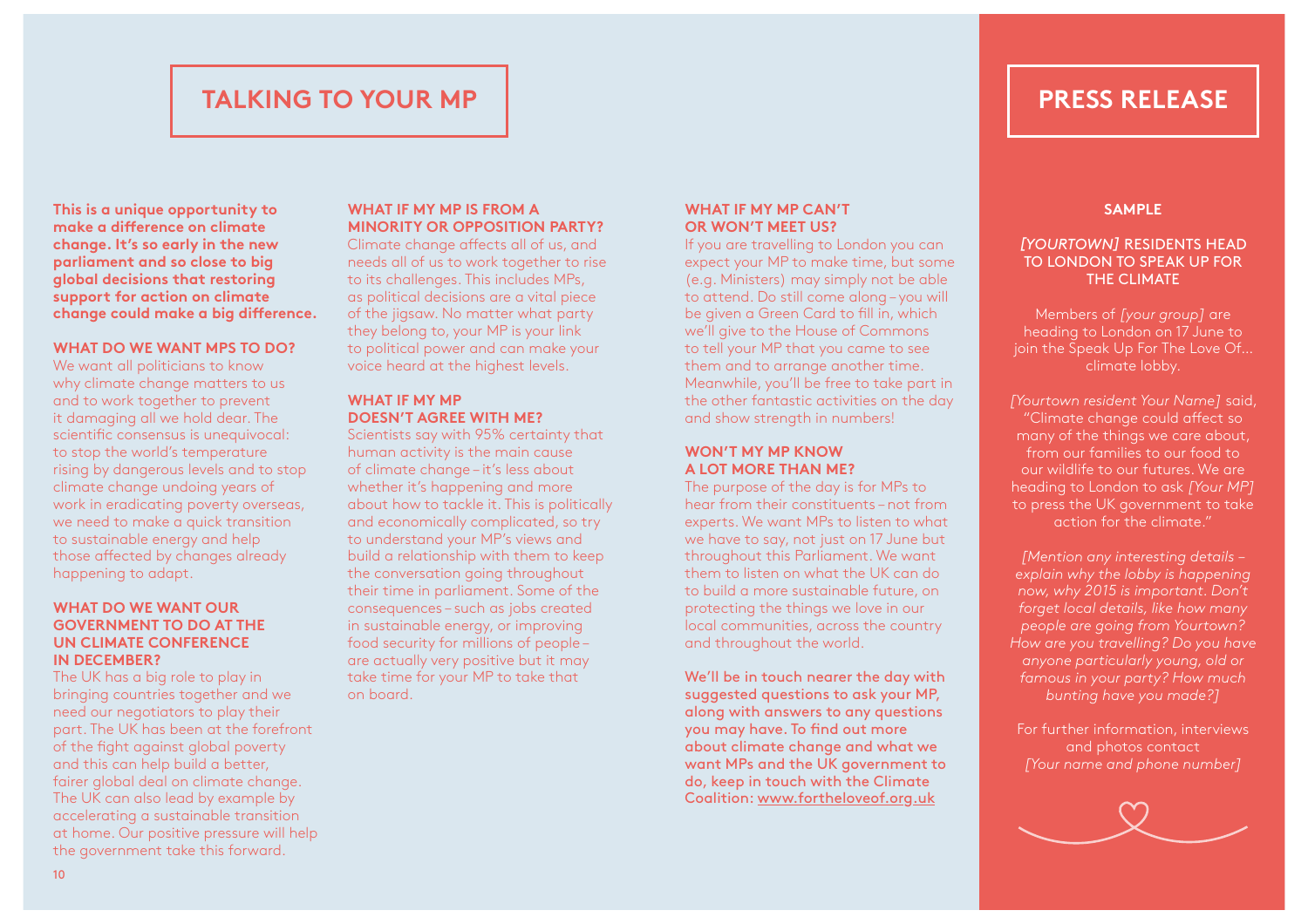

# **BUNTING FOR BEES, BEACHES AND BASIL**

#### **What better way to show what you love than to display it on some bunting?**

Bunting is a great decoration and easy to make –the ideal way to share an important message about climate change. Get your friends, family and the whole community involved!

To make your climate bunting:

- **1.** Get some old material, unwanted clothes,fairtrade cotton or anything else you can get your hands on!
- **2**. Cut out triangles using the template pattern opposite, or if you are feeling really crafty and want to make bigger triangles, you can make your own. Use a roughly equal size for each triangle – an isosceles triangle with a base of 20cm and long sides of 25cm works well.
- **3.** Write a message about what it is that you love and what you want to protect from climate change. Be creative and decorate your triangle with images! Do this on as many flags as you like.

**4.** Join together with others in your family, school or community to create your string of bunting. Sew or attach the fags onto a long piece of material or ribbon, leaving gaps about half as wide as the fags. (For super neat bunting, you can use bias binding instead of ribbon and fold it over the top of the fags.)

*SPEAK UP 17 JUNE*

FOR THE LOVE OF...

#### **Why not try…**

- knitting or crocheting your bunting?
- having a bunting party?
- making your bunting out of something that represents your area (like a sports strip or tartan)?
- getting your workplace/sports team/ community group together to deco rate a flag?

**Bring your bunting to our mass lobby, Speak Up For The Love Of, on 17 June in Westminster and show the world what you love!**

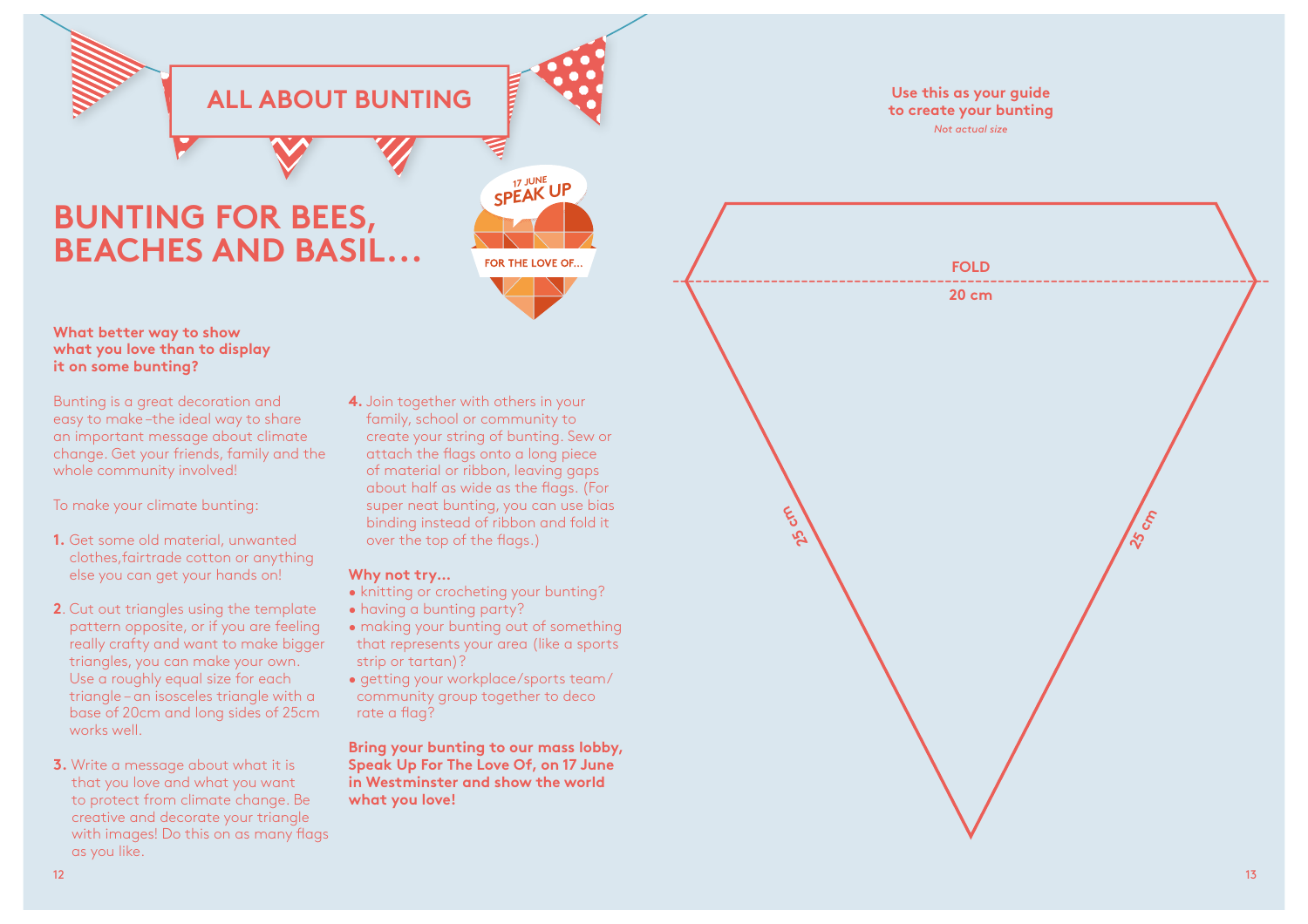

THE CLIMATE COALITION, WITH OUR SISTER ORGANISATIONS STOP CLIMATE CHAOS CYMRU AND STOP CLIMATE CHAOS SCOTLAND, IS THE UK'S LARGEST GROUP OF PEOPLE DEDICATED TO ACTION ON CLIMATE CHANGE AND LIMITING ITS IMPACT ON THE WORLD'S POOREST COMMUNITIES. THE COMBINED SUPPORTER BASE OF OUR 100 MEMBER ORGANISATIONS IS **MORE THAN 11 MILLION** PEOPLE ACROSS THE UK.

**"Before Cyclone Aila, I couldn't grow my own vegetables. Afterwards, sustainability projects were developed and now I can grow spinach, caulifowers and cucumbers. With a solar powered home, I burn less kerosene when cooking and my children can go to school."**  Salma Begum, Bangladesh.



**"I'm inspired to call for other young people to act on climate change as we know for a fact that we will be the ones directly afected by climate change as it worsens in the future – so all of us should do something to care for our environment."** Langging, Bagumbayan, Mindanao, Philippines



**"Rowers spend so much time out on the river that we are sensitive to the patterns of the weather – we organise our training around them because it's dangerous to row when the river is fast or high and impossible when it's fooded. It's sad when there are years in the results that show "race cancelled"- and that blank space where my sport used to be is growing."**  Emma Pinchbeck, UK

**"Climate change is already afecting our wonderful UK wildlife on land and sea. Flowers such as snowdrops are blooming earlier in the spring and oaks are leafng earlier and it's almost certain that the crash of sandeels (a staple food for many UK seabirds) is linked to the warming of the sea."** Royal Society for the Protection of Birds

**350.ORG • 999-PLANET IN PERIL • A ROCHA • ACTION AID • AIRPORT WATCH • ALL WE CAN • ARTISTS PROJECT EARTH (APE) • ASSOCIATION FOR THE CONSERVATION OF ENERGY • BRITISH HUMANIST ASSOCIATION • CAFOD • CAMBRIDGE CARBON FOOTPRINT • CAMPAIGN AGAINST CLIMATE CHANGE • CAPPI • CARLISLE CLIMATE ACTION GROUP (SUSTAINABLE CARLISLE) • CHALLENGE TO CHANGE • CHRISTIAN AID • CHRISTIAN ECOLOGY LINK • CLIMATE FRIENDLY BRADFORD ON AVON • CLIMATE OUTREACH AND INFORMATION NETWORK (COIN) • CLIMATE REVOLUTION • CLIMATE STEWARDS • COLUMBAN JPIC • COMMITMENT FOR LIFE - UNITED REFORMED CHURCH • COMMUNITY ENERGY ENGLAND CPRE • CROYDON REAL NAPPY NETWORK • DERBY CLIMATE CHANGE COALITION • FRIENDS OF THE EARTH • GREENPEACE • GLOSCAN • GRANDPARENTS FOR A SAFE EARTH • HEALTHY PLANET • HOPE FOR THE FUTURE • ISLAMIC FOUNDATION FOR ECOLOGY AND ENVIRONMENTAL SCIENCES • ISLAMIC RELIEF • JOHN RAY INITIATIVE • BIG GREEN JEWISH • SHARED ENERGY/ KEEP IT IN THE GROUND • LEEDS TIDAL • MADE IN EUROPE • MEDACT • MEDSIN-UK • NATIONAL FEDERATION OF WOMEN'S INSTITUTE • NE-CAP :NORTH EAST CALL TO ACTION ON GLOBAL POVERTY AND CLIMATE CHANGE • NEW ENVIRONMENTALIST • NORTHFIELD ECOCENTRE • NUS • ONE WORLD UK • ONE WORLD WEEK • OPERATION NOAH • OXFAM • PEOPLE & PLANET • PEOPLERIVER • PETERBOROUGH ENVIRONMENT CITY TRUST • PLANTLIFE INTERNATIONAL • POPULATION MATTERS • PORTSMOUTH CLIMATE ACTION NETWORK • PRACTICAL ACTION • PRESERVE THE RAINFORESTS • GUYANA CAMPAIGN • PROGRESSIO • QUAKER PEACE AND SOCIAL WITNESS • RSPB • THE SAFE ALLIANCE • SALVATION ARMY • SCIENTISTS FOR GLOBAL RESPONSIBILITY • SHAREACTION • SIMON KING WILDLIFE PROJECT • SIMPOL-UK • SHEFFIELD CLIMATE ALLIANCE • SPEAK • SPOKES - EAST KENT CYCLE CAMPAIGN • ST NICK'S • STUDENTS FOR A FREE TIBET • SURFERS AGAINST SEWAGE • SUSTRANS • SUMATRAN ORANGUTAN SOCIETY • SWINDON CLIMATE ACTION NETWORK (SCAN) • TAKE GLOBAL WARMING SERIOUSLY (POOLE AGENDA 21) • TEARFUND • THAMESBANK • TIPPING POINT FILM FUND • TRANSITION TOWN BERKHAMSTED • UK YOUTH CLIMATE COALITION • UNA • UNICEF UK • UNISON • WILDLIFE TRUST • WINCHESTER ACTION ON CLIMATE CHANGE • WOMEN'S ENVIRONMENTAL NETWORK • WOODLAND TRUST • WWF - UK • WWT (WILDFOWL AND WETLANDS TRUST) • YOUNG FRIENDS OF THE EARTH EWNI • SCC CYMRU • SCC NORTHERN IRELAND • SCC SCOTLAND**

15